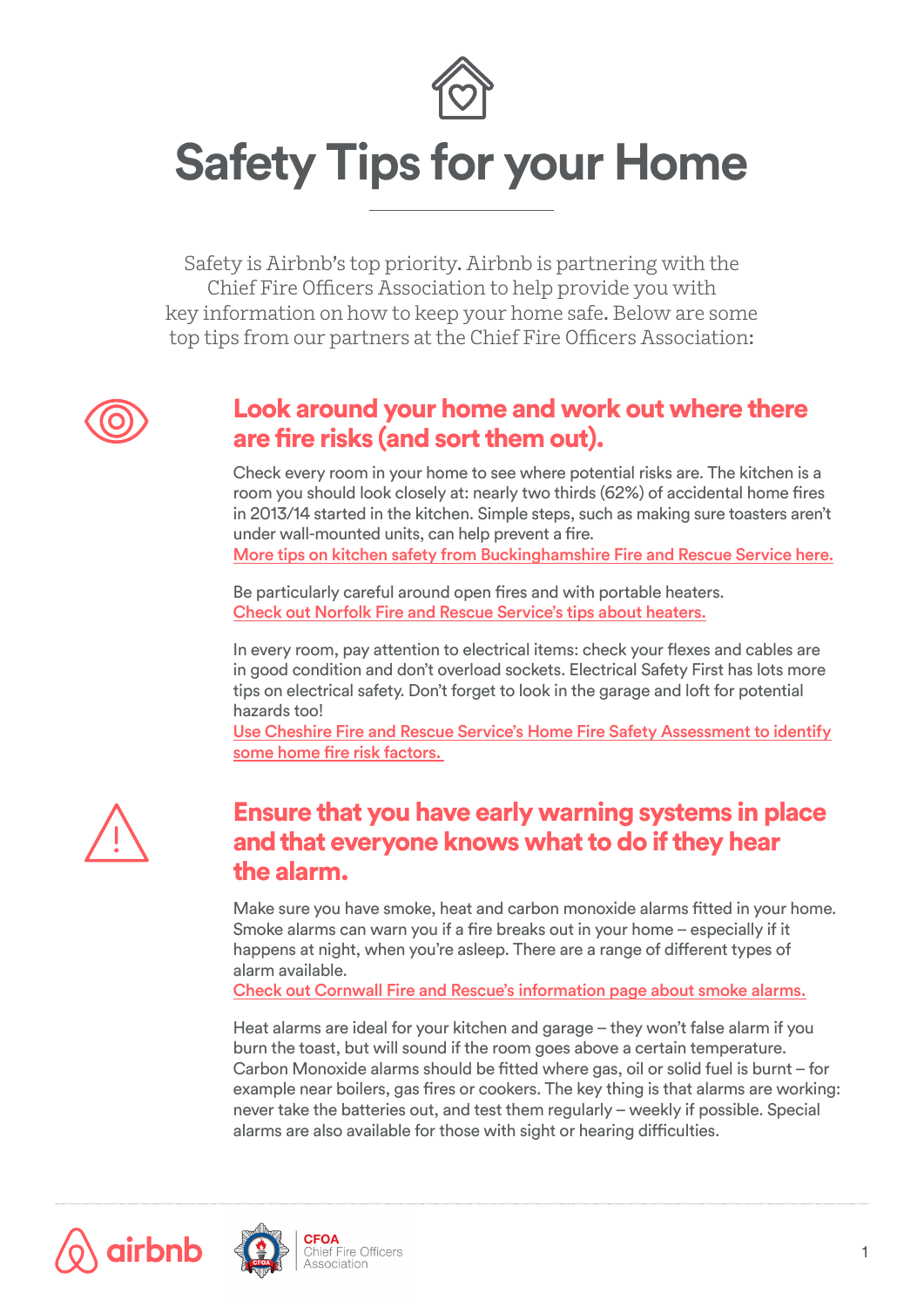

# [Put things that can catch fire away from things that](https://www.cheshirefire.gov.uk/homesafetycheck/)  can cause fire.

For a fire to start there must be three things: firstly, something that can cause a fire. Lots of things that provide heat or energy, or reflect it, can cause a fire. As well as the obvious things such as cigarettes, matches, heaters and candles, fires have been caused by items such as chargers, hair straighteners, electrical sparks, and crystal doorknobs! Secondly, you need something that can catch fire: this could include fabrics (such as curtains, clothes or tea towels), wood (even furniture), paper, plastics and rubbish. Thirdly, a fire needs oxygen. If you think something might catch fire – such as a tea towel – keep it away from something that might cause a fire – such as a cooker.

[Take London Fire Brigade's quiz to guess what caused the fires in the pictures.](http://www.london-fire.gov.uk/Flash/guess-the-cause-of-these-fires.asp)



# Store everything in a safe place.

Keep corridors, stairs, landings and doors clear – especially ones that lead to the outside. Keep your hallway, corridors, and rooms free from clutter and trip hazards, so they are easy to use in an emergency. [More storage tips from Shropshire Fire and Rescue Service.](https://www.shropshirefire.gov.uk/safety-home/top-tips)

# Identify safe ways to escape if there's a fire with an 'escape plan'.

Know the escape routes from each room in your home – work out how you would get out of your home if a fire started in another room. Make sure everyone who lives or stays with you knows the plan.

[Watch South Yorkshire Fire and Rescue Service's video on planning an](http://www.syfire.gov.uk/safety-advice/what-to-do-if-you-discover-a-fire/) [escape route.](http://www.syfire.gov.uk/safety-advice/what-to-do-if-you-discover-a-fire/)



# Make sure that doors are closed (especially at night).

A closed door helps to stop fire and smoke spreading, which can help protect your escape route. If a smoke alarm sounds at night outside your room, test if the door and door handle are hot, using the back of your hand. If they are hot – **don't open the door** as there is likely to be a fire on the other side.

[Find out more about the actions to take if you're trapped by fire from Hampshire](http://www.hantsfire.gov.uk/keeping-safe/fire-safety-in-the-home/make-your-fire-plans/trapped-by-fire/) [Fire and Rescue Service.](http://www.hantsfire.gov.uk/keeping-safe/fire-safety-in-the-home/make-your-fire-plans/trapped-by-fire/)





ire Officers